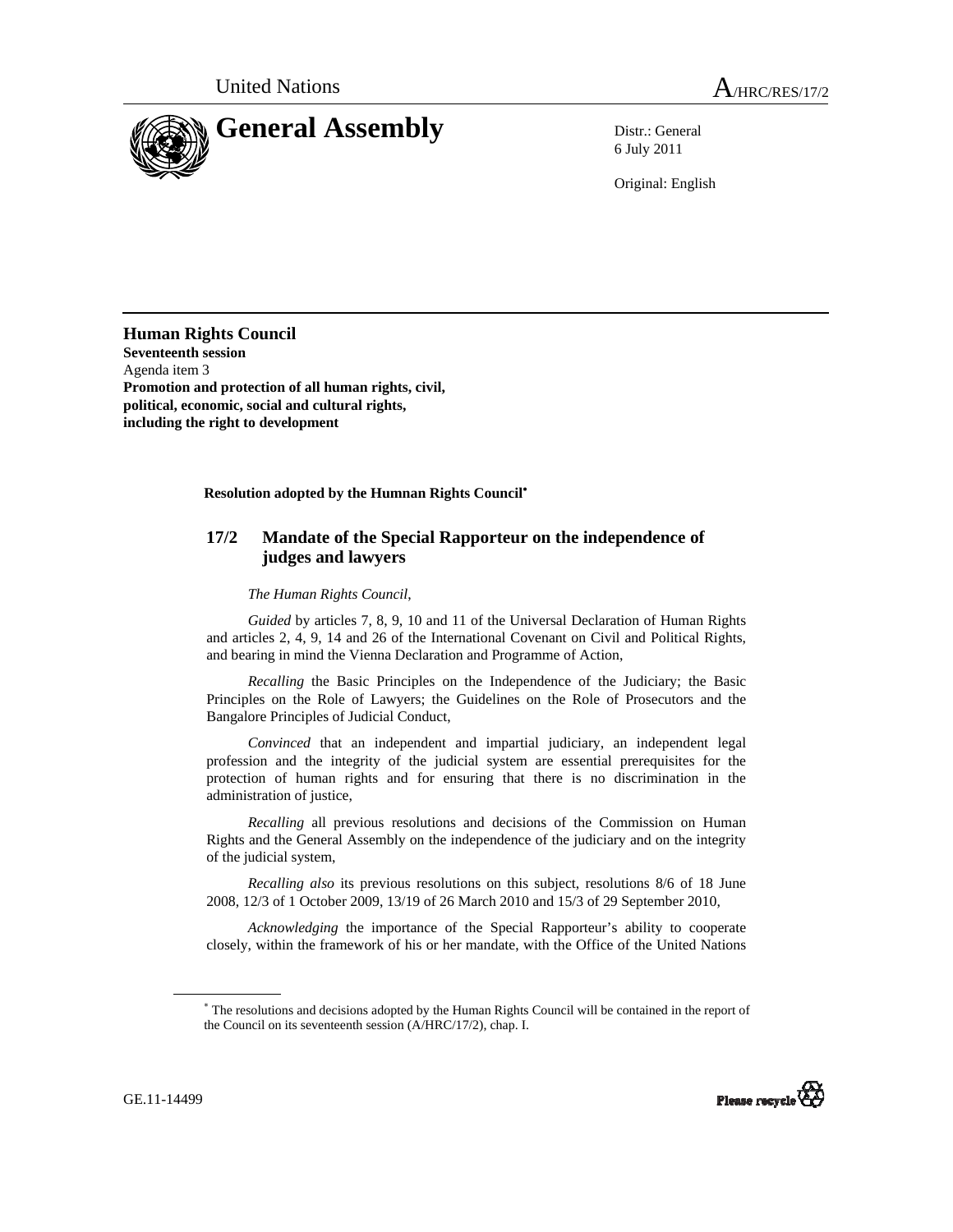High Commissioner for Human Rights in the fields of advisory services and technical cooperation in an effort to guarantee the independence of judges and lawyers,

 *Recognizing* the importance of bar associations and professional associations of judges and non-governmental organizations in the defence of the principles of the independence of judges and lawyers,

 *Noting with concern* the increasingly frequent attacks on the independence of judges, lawyers and court officials,

*Recalling* Human Rights Council resolutions 5/1, on institution-building of the Council, and 5/2, on the code of conduct for special procedures mandate holders of the Council, of 18 June 2007, and stressing that the mandate holder shall discharge his or her duties in accordance with those resolutions and the annexes thereto,

 1. *Commends* the Special Rapporteur on the independence of judges and lawyers for the important work undertaken in the discharge of her mandate;

 2. *Decides* to extend the mandate of the Special Rapporteur for a period of three years, and requests the Special Rapporteur:

 (*a*) To inquire into any substantial allegations transmitted to him or her and to report his or her conclusions and recommendations thereon;

 (*b*) To identify and record not only attacks on the independence of the judiciary, lawyers and court officials but also progress achieved in protecting and enhancing their independence, and make concrete recommendations, including the provision of advisory services or technical assistance when they are requested by the State concerned;

 (*c*) To identify ways and means to improve the judicial system, and make concrete recommendations thereon;

 (*d*) To study, for the purpose of making proposals, important and topical questions of principle with a view to protecting and enhancing the independence of the judiciary and lawyers and court officials;

(*e*) To apply a gender perspective in his or her work;

 (*f*) To continue to cooperate closely, while avoiding duplication, with relevant United Nations bodies, mandates and mechanisms and with regional organizations;

 (*g*) To report regularly to the Human Rights Council, in accordance with its programme of work, and annually to the General Assembly;

 3. *Urges* all Governments to cooperate with and assist the Special Rapporteur in the performance of his or her tasks, to provide all information and to respond to communications transmitted to them by the Special Rapporteur without undue delay;

 4. *Calls upon* Governments to give serious consideration to responding favourably to the requests of the Special Rapporteur to visit their countries, and urges them to enter into a constructive dialogue with the Special Rapporteur with respect to the followup to and implementation of his or her recommendations so as to enable him or her to fulfil his or her mandate even more effectively;

 5. *Requests* the Secretary-General and the United Nations High Commissioner for Human Rights to provide all the assistance to the Special Rapporteur necessary for the effective fulfilment of his or her mandate;

 6. *Decides* to continue consideration of this issue in accordance with its annual programme of work.